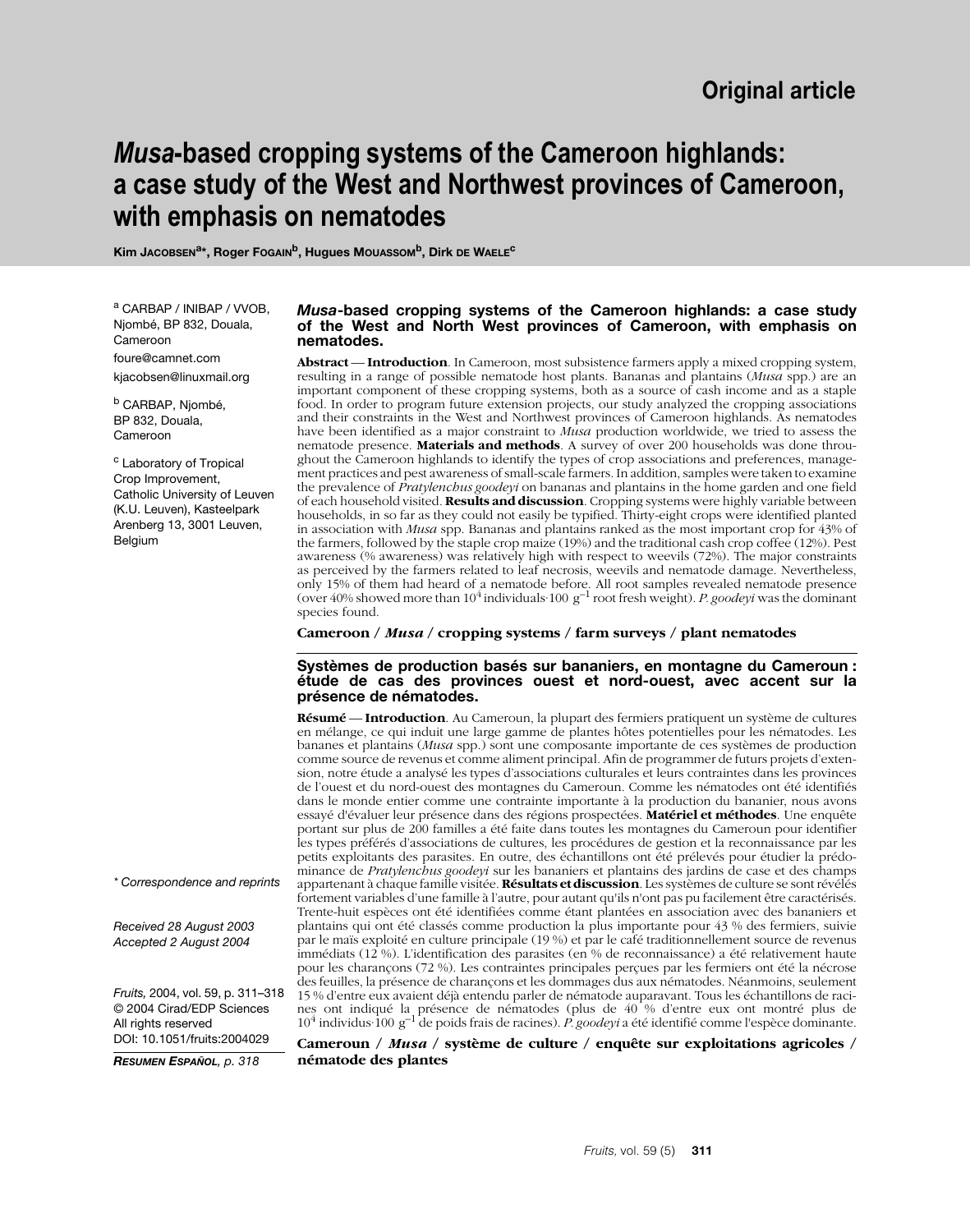# **1. Introduction**

Plant-parasitic nematodes are microscopic worms that attack mainly the root system of crops and weeds in a field. Symptoms of attack can be seen as small lesions on the exterior root surface, galls or large necrotic lesions along the cortex of the root system. Although the mode of parasitism can vary from species to species, all plant-parasitic nematodes are characterized by their need to feed on plants in order to survive; in other words, they are obligatory parasites. Due to their small habitus, plant-parasitic nematodes lack the capacity for long-distance and self-directed movement [1].

These characteristics underline the importance of knowledge of the host status of crops and weeds in a field. In essence, crop management, through rotation or association of various plants of mixed host status, can help a farmer to reduce the nematode population densities below the economic threshold level.

In Cameroon, most subsistence farmers apply a mixed cropping system, whereby several crops are interplanted throughout the field. From a nematological point of view, this gives an interesting landscape of possible host plants, each with a specific effect on the nematode community.

Bananas and plantains are an important component of these mixed cropping systems. They provide more than 25% of food-energy requirements for around 70 million people throughout Sub-Saharan Africa. *Musa* spp. also produce fruit all year round, bridging the "hunger-gap" between crop harvests [2]. In Cameroon, bananas and plantains are one of the most important food crops sold regularly by male and female farmers, contributing significantly to the rural household income. Traditionally, plantain is a crop of men and is high-ranking due to its role in social events [3]. The Cameroon highlands represent 6% of the total land area in Cameroon, but accommodate roughly 30% of the total population [4]. In addition, more than 25% of all plantains are produced in the region and more than 30% of all bananas [3].

Although a total of 33 nematode species have been identified on *Musa* root systems in Cameroon, five species are found regularly [5]. Of these five species, *Radopholus similis* (the burrowing nematode) has received the most attention, due to its destructive nature in part, but also due to its presence in export banana plantations. Although the importance of this nematode cannot be underestimated, another species, *Pratylenchus goodeyi* (lesion nematode), is found in high numbers in farmers' fields above 1000 m altitude, where it causes similar symptoms [5, 6]. Research on that nematode is not as well developed as research on *R. similis*, partially due to the fact that it is found primarily in small-scale farmers' fields.

In order to investigate the prevalence of *P. goodeyi* in small-scale farmers' fields in the Cameroon highlands, a collaboration was set up between the *Centre Africain de Recherche sur Bananiers et Plantains* (CAR-BAP) and the National Agricultural Extension and Research Program (NAERP) of Cameroon. During the months of September 2002 through to April 2003, a total of 216 farmers' households were interviewed to estimate the importance of banana and plantain, the cropping associations most commonly found, management strategies used and pest awareness. This study reports on the findings of the interviews carried out in the West and Northwest provinces of Cameroon and their implications for future extension projects.

# **2. Methodology**

The Cameroon highlands are situated in a mountainous region, above 1000 m altitude. The climate is sub-tropical with low temperatures (average 19.3 °C). The rainy season, which is longer than the dry season, commences in mid-March and lasts until mid-November. Rainfall averages 2000 mm·year<sup>-1</sup>. Soils are varied, with high plateaus often consisting of rich black or brown soils, derived from basalt, and valley areas consisting of alluvial plains ([3] and Ministry of Information and Press – SOPECAM, 1979). Favorable agricultural conditions partly explain the high population densities (30% of the total population on 6% of the total land surface area). It is estimated that the region has been continuously populated for up to nine millennia [7].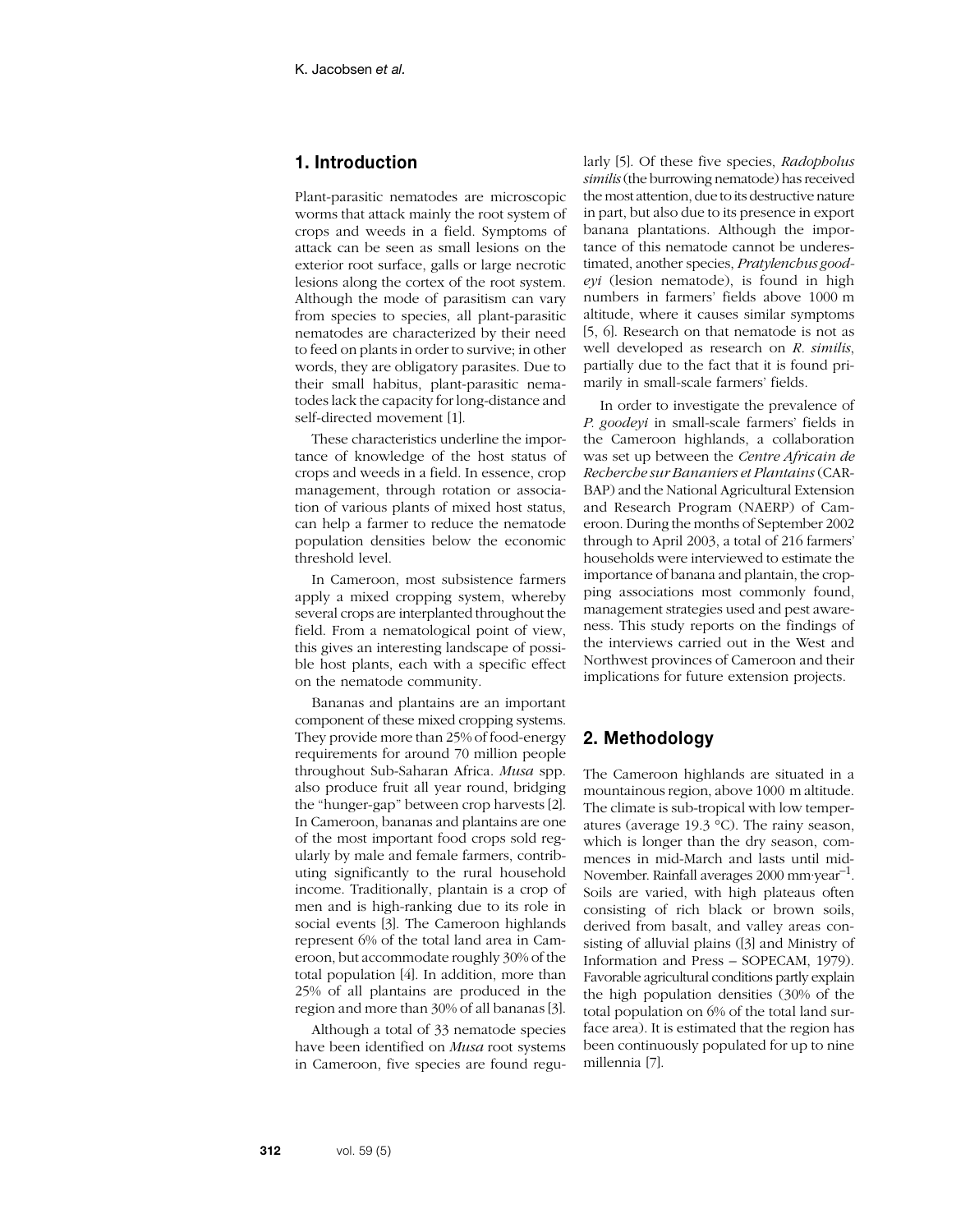### **Table I.**

Locations and number of localities visited during a survey aiming to study *Musa*-based cropping systems in the Cameroon highlands (September 2002–April 2003).

| Regions        | Department       | Main town                  | Province           | Number of households<br>visited per location |
|----------------|------------------|----------------------------|--------------------|----------------------------------------------|
| 1              | <b>Bamboutos</b> | Mbouda                     | West province      | 15                                           |
| $\overline{2}$ | Haut-Nkam        | <b>Bafang</b>              | West province      | 15                                           |
| 3              | Hauts-Plateaux   | Mifi, Koung-Khi, Bafoussam | West province      | 19                                           |
| $\overline{4}$ | Menoua           | Dschang                    | West province      | 15                                           |
| 5              | <b>Nde</b>       | Bangangté                  | West province      | 17                                           |
| 6              | Noun 1           | Foumbot                    | West province      | 15                                           |
| 7              | Noun 2           | Foumban                    | West province      | 15                                           |
| 8              | Boyo             | Fundong                    | Northwest province | 15                                           |
| 9              | Bui              | Kumbo                      | Northwest province | 15                                           |
| 10             | Donga Mantung    | Nkambe                     | Northwest province | 15                                           |
| 11             | Menchum          | Wum                        | Northwest province | 15                                           |
| 12             | Mezam            | <b>Bamenda</b>             | Northwest province | 15                                           |
| 13             | Momo             | Mbengwi                    | Northwest province | 15                                           |
| 14             | Ngoketunijia     | Ndop                       | Northwest province | 15                                           |

### **2.1. Interviews**

The West and Northwest provinces of Cameroon can be divided into a total of fourteen regions of approximately equal size [administrative unit, cf. National Agricultural Extension and Research Program (NAERP), Cameroon], with each province constituting seven regions. In each region, a minimum of 15 farmers were visited (216 households in total) (*table I*).

Questions were asked with regard to the home garden and one field. The home garden was defined as a field next to the living quarters, or an area of a field that received kitchen waste, if no distinct home garden was found adjacent to the property. The farmers were also asked to describe the primary and secondary constraints in their home garden and field, respectively.

During the interviews, care was taken not to bias the answers given by the farmers. The field technicians were instructed to write down the responses literally. The average age of the farmers interviewed was 50.6 years old. Interviews were carried out essentially (86.4%) with the husband of the family although care was taken to discuss equally with the wife (or wives) during the discussions on other crops.

The checklist method was not used. If a question posed caused silence or was obviously not understood by the farmer, the field technicians were instructed to rephrase the question as opposed to suggesting answers. After each interview, a brief report was made of the context or other remarkable information that could not be directly entered into the interview.

### **2.2. Sampling**

Households were selected based on the presence of *Musa* stands in the fields. Field technicians of the National Extension Program were asked to choose farming systems representative of practices found in each region.

Fields and home gardens were sampled using the following methodology:

– A total of 50 roots were taken from all *Musa* spp. present in the field, with an equal amount of roots from each variety. Roots were stored for a maximum of one week, in refrigerated conditions, between sampling and extraction. The roots were washed and chopped into approximately 1-cm-large pieces. From this, a sub-sample of 50 g was taken. Nematodes were extracted from the sub-samples using the "maceration and sieving technique" [8]. Following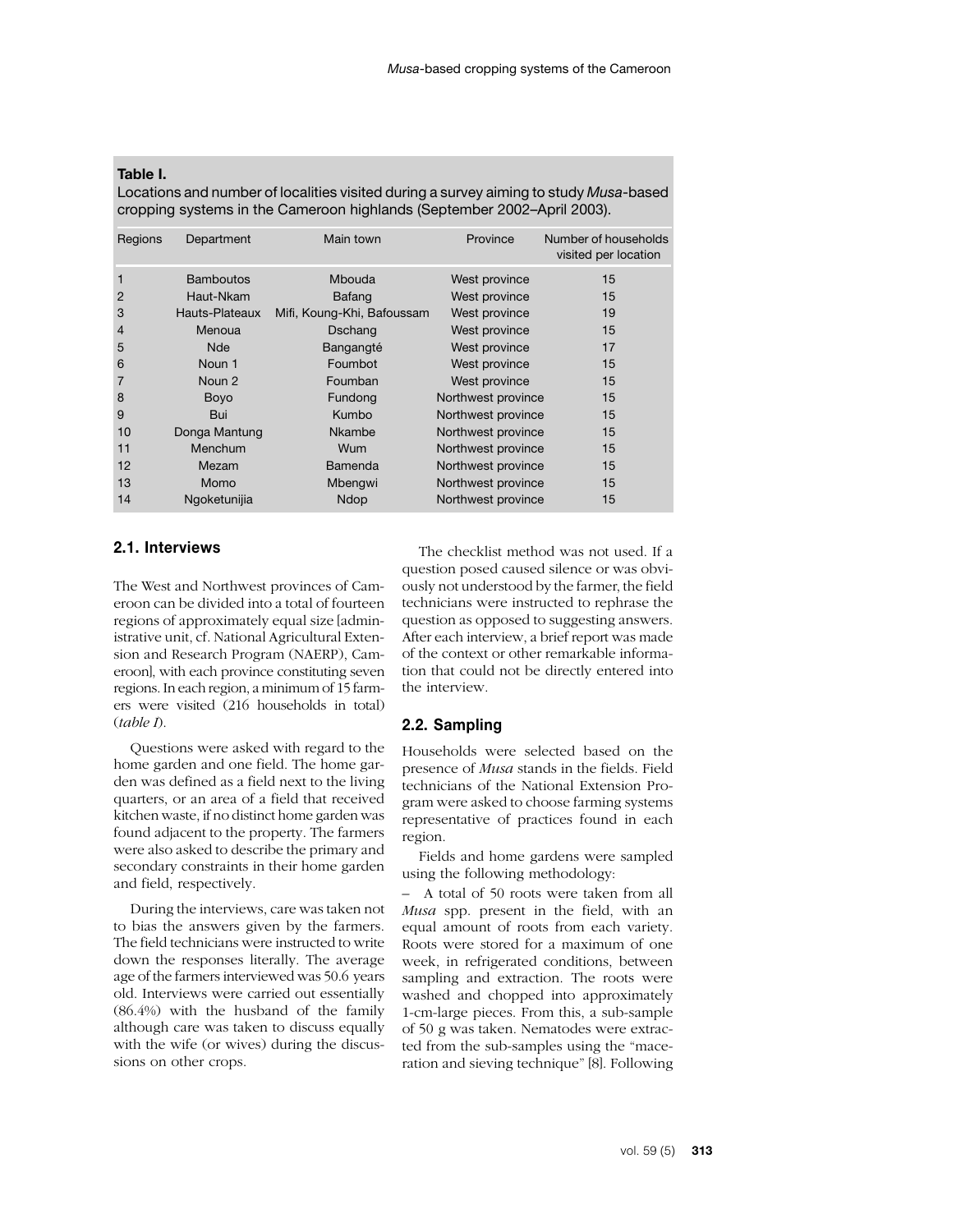#### **Table II.**

Crops found associated with *Musa* spp. in home gardens and fields of the Cameroon highlands.

| Scientific name         | Common names<br>(French / English / Pidgin, local name) |  |  |  |
|-------------------------|---------------------------------------------------------|--|--|--|
| Abelmoschius esculentus | Gombo / okra / okra                                     |  |  |  |
| Allium cepa             | Onion / onion / onion                                   |  |  |  |
| Allium porrum           | Poireaux / leek / leek                                  |  |  |  |
| Ananas comosus          | Ananas / pineapple / pineapple                          |  |  |  |
| Arachis hypogea         | Arachide / groundnut / groundnut                        |  |  |  |
| Brassica oleracea       | Choux / cabbage / cabbage                               |  |  |  |
| Capsicum annum          | Piment doux / sweet pepper / sweet pepper               |  |  |  |
| Capsicum fructescens    | Piment / pepper / pepper                                |  |  |  |
| Carica papaya           | Papaye / papaya / paw paw                               |  |  |  |
| Citrus limon            | Lemon / lemon / lemon                                   |  |  |  |
| Citrus sinensis         | Orange / orange / orange                                |  |  |  |
| Citrullus lanatus       | Pastèque / watermelon / watermelon                      |  |  |  |
| Coffea arabica/robusta  | Café / coffee / coffee                                  |  |  |  |
| Cola acuminata          | Kola / kola / kola                                      |  |  |  |
| Colocasia esculenta     | Taro / taro / ibu coco                                  |  |  |  |
| Cucurbita maxima        | Melon / pistache / egusi, agushi                        |  |  |  |
| Dacryodes edulis        | Safoutier / African pear / plum, prune                  |  |  |  |
| Dioscorea sp.           | Igname / yam / yam                                      |  |  |  |
| Elaeis guineensis       | Palmier à huile / oil palm / red oya                    |  |  |  |
| Eucalyptus sp.          | Eucalyptus / eucalyptus / eucalyptus                    |  |  |  |
| Glycine max             | Soya / soya / soya beans                                |  |  |  |
| Ipomoea batatas         | Patate douce / sweet potato / sweet potato              |  |  |  |
| Lycopersicon esculentum | Tomate / tomato / tomato                                |  |  |  |
| Magnifera indica        | Mangue / mango / mango                                  |  |  |  |
| Manihot esculenta       | Manioc / cassava / cassava                              |  |  |  |
| Passiflora edulis       | Fruit de passion / passion fruit / garden egg           |  |  |  |
| Persea americana        | Avocat / avocado / pear                                 |  |  |  |
| Phaseolus vulgaris      | Haricot / beans / beans                                 |  |  |  |
| Psidium guajava         | Goyave / guava / guava                                  |  |  |  |
| Raphia sp.              | Raffia / raffia / raffia palm                           |  |  |  |
| Saccharum officinarum   | Canne à sucre / sugar cane / sugar cane                 |  |  |  |
| Solanum nigrum          | Amarante / black nightshade / njama njama, legumes      |  |  |  |
| Solanum tuberosum       | Pomme de terre / potato (Irish) / Irish potato          |  |  |  |
| Theobroma cacao         | Cacao / cacao / cacao                                   |  |  |  |
| Vigna unguiculata       | Niébé / cow pea / ibo beans                             |  |  |  |
| <i>Xanthosoma s</i> p.  | Macabo / cocoyam / cocoyam                              |  |  |  |
| Zea mays                | Maïs / maize, corn / corn                               |  |  |  |
| Zingiber officinale     | Gingembre / ginger / ginger                             |  |  |  |

extraction, the nematode suspension was washed through centrifugal flotation.

– From each sample, 3-mL aliquots were examined and the average calculated. Nematodes were identified based on morphological characteristics with the aid of a microscope.

## **2.3. Analysis**

Due to the conceptual and qualitative nature of the data generated during this survey, statistical analysis was restricted to frequency distributions and percentage analyses.

# **3. Results**

The Cameroon highlands are characterized by a large number of small farms (average 0.9 ha). Farmers who planted *Musa* most often had several fields where bananas and / or plantains were present (90.8%). These fields were often situated many kilometers away from each other. Although the distance of the most easily accessible field is often less than 500 m to the nearest road (in 61.4% of cases studied), farmers frequently walk considerably farther before reaching the nearest market, due to the cost of transport.

Mixed cropping was most frequently encountered as the traditional cropping system. Some farmers had established a monocropped field as a demonstration plot in collaboration with the National Extension Program. The type of association can be extremely variable between households. Some fields are well kept and regularly weeded. Other fields resemble a secondary forest, with various fruit trees, food crops and perhaps old coffee plants planted in no particular order. Farmers often lay their field "fallow" for a few months between harvesting (*i.e*., maize / bean rotations). In such instances the weeds present in the field become more dominant and, from a nematological point of view, possible host plants. A total of 38 different crops were found in association with *Musa*, throughout the highlands (*table II*). In general, the bananas and plantains are grown between the other crops as solitary stands.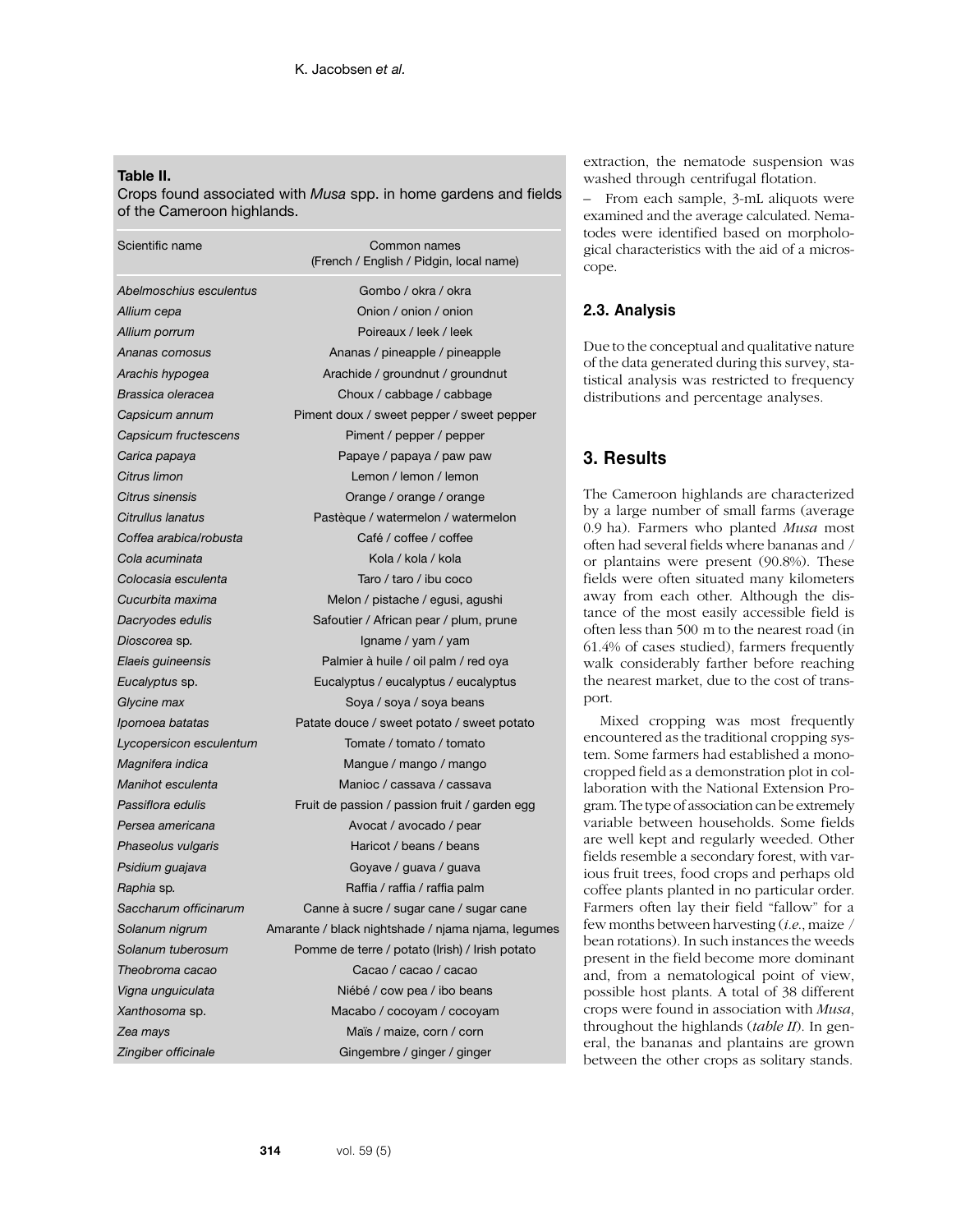In the home gardens of the Cameroon highlands, the crops most commonly encountered in association with bananas and plantains were cocoyam (in 62% of home gardens visited), coffee (49%), corn (41%), taro (31%) and beans (30%). Discussions on the importance *(i.e*., contributing significantly to the household consumption or income) of the various crops were held with both the male and female members of the household. Corn was ranked as the most important crop by 28% of those interviewed, followed by coffee (25%), cocoyam (16%) and beans (15%). In the West province, the food crops ranked higher than the traditional cash crop coffee, whereas, in the Northwest province, 43% of the farmers identified coffee as the most important crop in the home garden. Bananas and plantains were not ranked in the home gardens.

In the field, *Musa* spp. ranked as the overall most important crop by 43% of those interviewed (both provinces), followed by maize (19%) and coffee (12%). In both provinces *Musa* spp. outranked coffee in importance. In the West province, maize (the traditional staple food crop for the majority of farmers) was deemed more important (42.5%) than *Musa* (29.2%). In the Northwest province, bananas and plantains ranked as the number one crop for the majority of farmers (65.7%). Farmers in this province often cited the dual purpose of bananas and plantains as both a cash crop and food source.

Fallowing practices were different depending on the province. In the West province, only 22.5% had fallowed their fields before planting *Musa*. In the Northwest province, in contrast, 80% had planted in bush fallow or virgin forest. In all other fields, the *Musa* had been planted into an existing field. An estimation of the time the soil had been exposed to possible nematode populations (relevant with regard to population build-up and related damage) revealed that most farmers (75%) had planted *Musa* varieties at least 10 years ago in the field.

The most important constraints cited by the farmers related to nematode damage, weevil damage or leaf necrosis diseases [such as Black Leaf Streak Disease (BLSD)] (*table III*). Constraints were often similar depending on the region. This could be an

#### **Table III.**

Primary and secondary *Musa* production constraints as perceived by the farmers according to a survey held in the Cameroon highlands (September 2002–April 2003).

| Primary constraints   | % of farmers<br>who cited<br>the constraint | Secondary constraints | % of farmers<br>who cited<br>the constraint |
|-----------------------|---------------------------------------------|-----------------------|---------------------------------------------|
| <b>Weevils</b>        | 33.1                                        | Toppling (wind)       | 25.2                                        |
| Leaf necrosis         | 20.3                                        | Financial             | 10.8                                        |
| Toppling (wind)       | 15.3                                        | Leaf necrosis         | 10.5                                        |
| Bunch size            | 11.1                                        | Bunch size            | 10.2                                        |
| Plant rot             | 5.0                                         | <b>Weevils</b>        | 7.9                                         |
| Financial             | 2.5                                         | Labor                 | 7.1                                         |
| Root necrosis         | 2.3                                         | Ants                  | 4.5                                         |
| Fruit damage          | 2.1                                         | Fruit damage          | 4.5                                         |
| Others (less than 2%) | 8.2                                         | Soil fertility        | 2.9                                         |
|                       |                                             | Animals (goats, etc.) | 2.4                                         |
|                       |                                             | Weed pressure         | 2.1                                         |
|                       |                                             | Others (less than 2%) | 8.1                                         |

Others: theft, highmat, planting materials, marketing difficulties, etc.

indication of the actual constraints present in the field or the focus of extension programs in a given region. For instance, in the division of the Noun (West province), many farmers referred to biting ants as a major problem in their field, whereas, in the area around Bafoussam, Mbouda and Dschang, more farmers cited weevils.

An evaluation of pest awareness indicated that of the 216 farmers interviewed, 72% were aware of weevils and could correctly describe the pest and damage caused by it, 9% were able to describe damage caused by weevils but gave an incorrect cause (often ants), and only 19% had never heard of weevils or recognized damage caused by them. Many farmers were aware of the tunneling damage caused by weevil larvae, and many were able to describe the larvae. However, few had ever seen the adult insect.

In contrast, when asked about nematodes, pest awareness was much lower. Only 15% of all farmers correctly described damage caused by nematodes although the actual concept of a nematode (a worm of microscopic size) was unknown or an incorrect cause was given (ants were often referred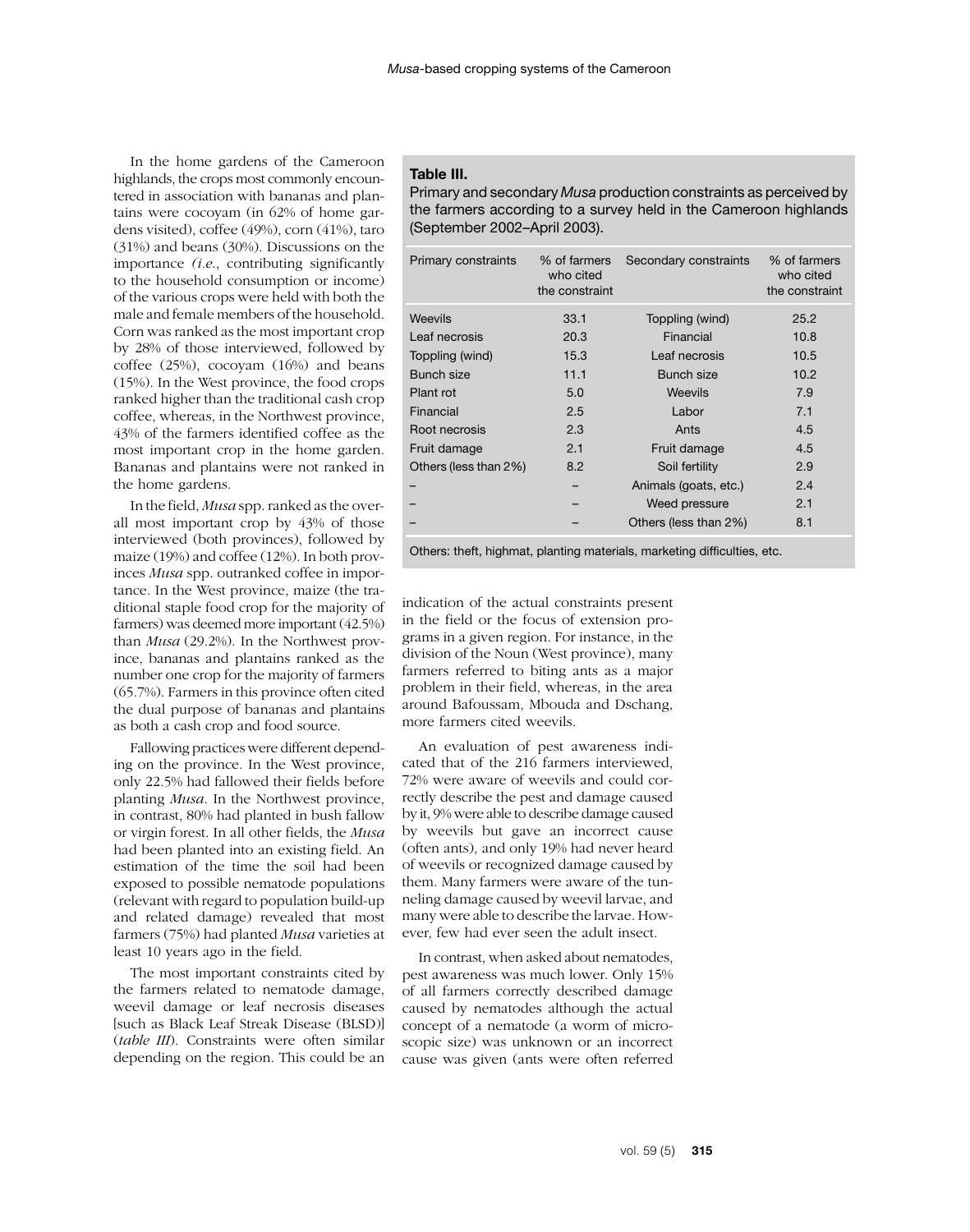### **Table IV.**

Nematodes found during the sampling of 216 home gardens and 216 fields throughout the Cameroon highlands (September 2002– April 2003).

| <b>Species</b>                             | Occurrence<br>(%) | Individuals per 100 g<br>root fresh weight |      |
|--------------------------------------------|-------------------|--------------------------------------------|------|
|                                            |                   | Maximum                                    | Mean |
| Meloidogyne spp.                           | 97.3              | 93,400                                     | 1759 |
| Pratylenchus goodeyi                       | 91.2              | 114.134                                    | 9225 |
| Hoplolaimus pararobustus                   | 78.4              | 3,433                                      | 362  |
| Helicotylenchus multicinctus               | 25.7              | 48,400                                     | 481  |
| Radopholus similis                         | 14.9              | 39.734                                     | 655  |
| Helicotylenchus dihystera                  | 14.7              | 4.266                                      | 45   |
| Helicotylenchus variocaudatus <sup>1</sup> | 1.7               | Not applicable                             |      |

*<sup>1</sup> H. variocaudatus* was found in two samples.

to). Farmers sometimes referred to BLSD-type symptoms as caused by nematodes. Eightyfive percent of the farmers interviewed had never heard of a nematode or were aware of damage caused by them.

Although specific pests and their symptoms were not always recognized as such, most farmers made a distinction between healthy suckers and unhealthy suckers when planning plantation expansion. Most attention was given to bunch size/type, plant vigor, leaf health status and absence of weevil galleries.

More than one in five farmers used some form of treatment before planting their suckers. The most commonly used treatments were ash coating (56%), pesticide (38%) and trimming of roots (24%). Only 6% pared their suckers before planting and 5% used some form of heat treatment, with lukewarm, warm or boiling water.

In combination with the treatment of planting material (or without) most farmers used additional inputs as a management strategy in the field (or home garden). In the West province, 98% of the farmers interviewed used additional inputs in the home garden: 35% used inorganic fertilizers, 20% used pesticides, 50% used manure and 88% used kitchen waste. In the Northwest province, 95% of the farmers used inputs in the home garden: 7% used inorganic fertilizers, 4% used pesticides, 32% used manure and 97% used kitchen waste.

Field management was slightly different with more emphasis on inorganic inputs: 33% used inorganic fertilizers, 18% used pesticides, 19% used manure and 8% used kitchen waste.

Farmers of the West province used inorganic products more often (60% used inorganic fertilizers and/or pesticides) in their fields compared with the farmers of the Northwest province (26%). All farmers used organic inputs (manure, compost or kitchen waste) in at least one of the two field types.

During the interviews it became apparent that the traditional cash crop coffee was losing importance for the income of rural households. Repeated reports of plantain as a substitute for coffee-related incomes were noted. A supplementary inquiry was held to evaluate the importance of *Musa* in more detail and in comparison with coffee. A total of 89% of all farmers interviewed either had coffee in their fields or used to have it in their fields. Nevertheless, 67% of farmers interviewed found this crop to be unprofitable and were consequently switching to other crops as an alternative income source. Eighty-one percent of the farmers ranked *Musa* spp. as more important than coffee in particular.

Data analysis of the roots sampled in smallscale farmers' fields showed all bananas and plantains in both fields and home gardens to be infested with nematodes, ranging from low infestation (less than 500 individuals 100  $g^{-1}$ root fresh weight) to severely infested (over  $10^5$  individuals  $100 \text{ g}^{-1}$  root fresh weight). The dominant species found were (in order of importance): *Pratylenchus goodeyi, Meloidogyne* spp., *Radopholus similis, Helicotylenchus multicinctus, Hoplolaimus pararobustus, Helicotylenchus dihystera* and *Helicotylenchus variocaudatus.* The species *P. goodeyi, Meloidogyne* spp. and *H. pararobustus* occurred frequently in the samples examined. *Helicotylenchus variocaudatus* was found in two samples (*table IV*).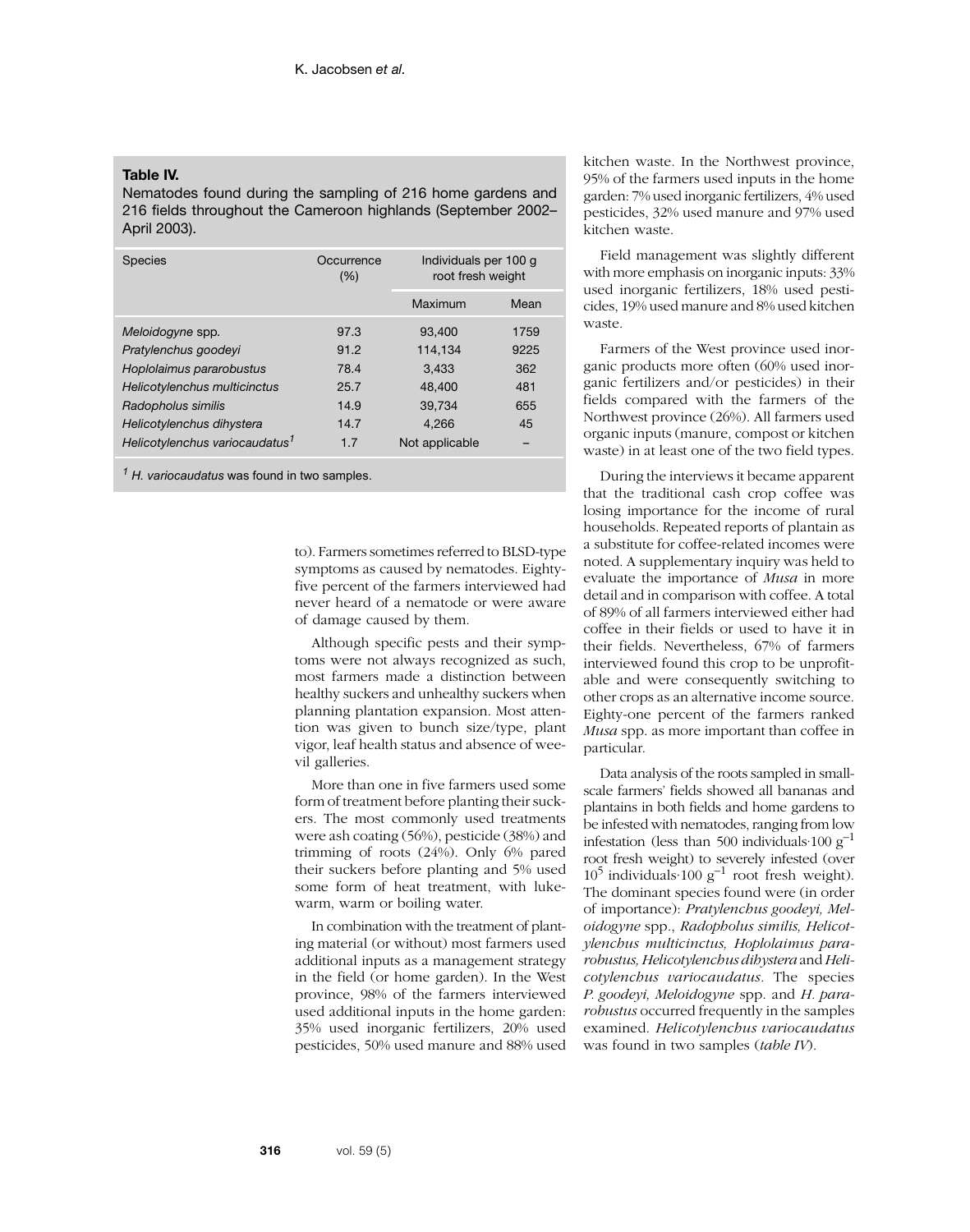# **4. Discussion**

The high ranking of *Musa* spp. as compared with other food crops is not surprising, considering its traditional role in social events and its dual purpose as both a source of food and cash income. It ranks first in the Northwest province and second after the staple crop maize in the West province.

*Musa* and cash crops are traditionally a man's task in the fields, whereas other food crops are more consistently the women's task. However, all fields visited were set up with a mixed cropping system whereby *Musa* spp., various cash crops and food crops were planted together. So although responsibilities are gender-dependant, the overall management of the fields is often the responsibility of both the husband and the wife of the household.

Due to plummeting coffee prices, many farmers are switching their focus towards food crops as an alternative. Plantain ranks highly in this scenario, owing to its increased market value [4]. The potential for commercialization has, however, not been fully exploited due to inadequate technology transfer and agronomic practices used.

The dominance of the species *P. goodeyi* in the samples is consistent with previous reports on the higher altitude preference of *P. goodeyi* [5, 6, 9]. *R. similis* was encountered at locations of lower altitude. In one field a total of  $114\,000$  individuals 100 g<sup>-1</sup> root fresh weight of *P. goodeyi* was encountered, indicating that this species is capable of reaching high population densities.

Pest awareness was linked to visibility of the pest. The general lack of knowledge of nematodes is not surprising, considering their microscopic size. However, this lack can have important implications with respect to pest dispersal to uninfected fields and population build-up.

The majority of farmers had not removed their *Musa* stands from the field in the past 10 years. With land availability reducing bit by bit, due to increasing population pressure, there is a need to apply adequate technologies for the remaining "clean" soils left. In addition, technologies should be developed (crop associations) or transferred (such as mulching) that can reduce nematode damage in an already infested field.

Extension projects should take advantage of the relatively high level of organization of farmers in groups (known as common initiative groups). Sixty percent of those interviewed were part of such an organization. However, only 29% had received any form of *Musa* production training, which given the importance of this crop should be increased to meet demands.

# **5. Conclusion**

In order to arrive at a sustainable improvement of mixed cropping systems (with a focus on *Musa*) the following factors must be taken into account:

- 1. mixed gender responsibilities in the field and the resulting crop associations,
- 2. perennial and annual crops planted together,
- 3. land availability restrictions,
- 4. financial restrictions.

Technologies that can be easily transferred today are:

- 1. resistant varieties,
- 2. clean planting methodologies: corm fragment shoots and hot-water treatment,
- 3. rational/integrated use of pesticides,
- 4. mulching.

Future research efforts should look into the exact effect of crop associations on nematode population build-up and related damage.

# **Acknowledgements**

The work presented was carried out with the financial support of Carbap (*Centre Africain de Recherches sur Bananiers et Plantains*), Inibap (International Network for the Improvement of Banana and Plantain) and the VVOB (Flemish Association for Development Cooperation and Technical Assistance). Dr Marais assisted with the determination of some *Helicotylenchus* spp. Thanks to J. Lowe and E. Belle for their technical assistance.